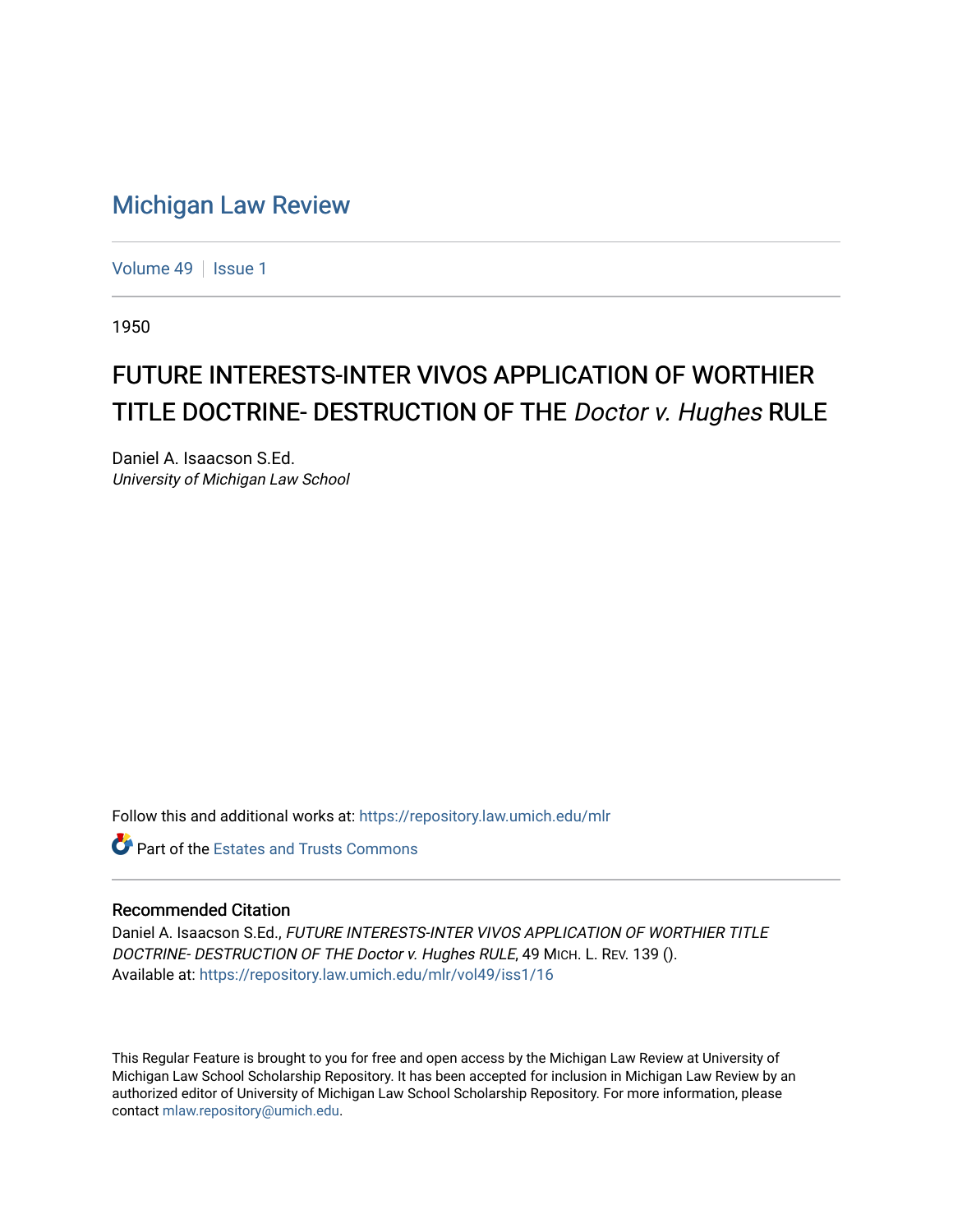Future Interests-Inter Vivos Application of Worthier Title Doc-TRINE-DEsTRuCTioN OF THE *Doctor v.* Hughes RuLE-In one case, settlor executed an instrument whereby certain property was conveyed to trustees to pay the income therefrom to settlor during her life and upon her death to convey the principal of the trust estate to such persons as she should appoint in her will, or, in default of appointment, to her next of kin as in intestacy. In addition, settlor reserved to herself the right and power to approve and join in the execution of any conveyance or mortgage of the property. After the settlor died without having exercised the power of appointment, her four children applied as next of kin for an order directing the trustee to distribute the corpus of the trust estate among them in equal shares as remaindermen and for a determination that the surviving spouse of settlor had no interest in the trust fund. Upon the granting of the order by the lower court, the executor appealed on the ground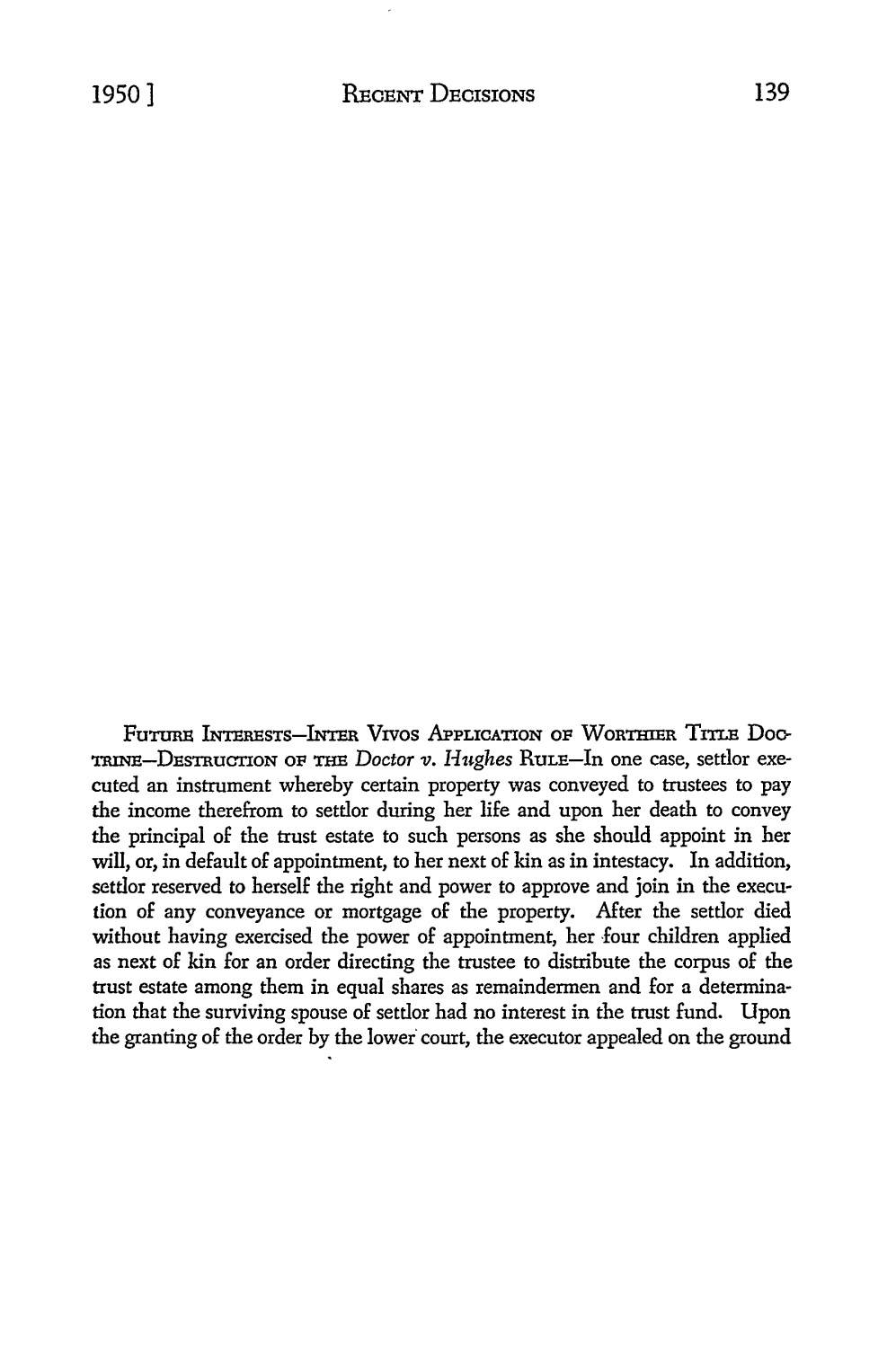that the limitation to the next of kin bad resulted in a reversion. In a second case involving a similar trust instrument, the settlor alone attempted to work a revocation pursuant to section 23 of the New York Personal Property Law which permits a settlor to revoke a trust in personal property with the consent of all persons "beneficially interested" in the trust.1 The trustee questioned the validity of the revocation on the ground that the limitation to the next of kin created a remainder instead of a reversion and, therefore, the consent of the presumptive remaindermen was necessary. The settlor appealed from a judgment denying the attempted revocation. *Held,* in a combined review of both cases, order and judgment affirmed. Despite the language of *Doctor v. Hughes*<sup>2</sup> that a limitation to the heirs<sup>3</sup> of a grantor creates a reversion unless there is clear evidence to the contrary, the rule has been limited in application, to the extent that it is now merely a presumption in favor of reversions which may be tebutted by an indication of a contrary intent gathered from the instrument as a whole. The reservation by settlor of a testamentary power of appointment over the subsequent disposition of the corpus of the trust estate was a sufficient indication of such contrary intent. *In re Burchell's Estate,* 299 N.Y. 351, 87 N.E.(2d) 293 (1949).<sup>4</sup>

The significance of this decision lies not so much in what was actually decided as in the language that was used.<sup>5</sup> For really the first time the New York Court of Appeals has expressly recognized that a whole series of cases, of which the principal one is but a part, has resulted in a departure from a position that the court had heretofore maintained was consistent.<sup>6</sup> Historically the worthier title doctrine in the context of inter vivos conveyances amounted to an absolute rule of law whereby any attempt by a grantor to create a remainder in his heirs would be ineffective and would automatically result in a reversion.<sup>7</sup>

1 A similar statute applies to trusts composed of real property. **N.Y.** Real Prop. Law, §ll8 (1932).

2 225 N.Y. 305, 122 N.E. 221 (1919).

<sup>3</sup>While the rule is usually stated in terms of 'heirs' for sake of convenience, it is nonetheless applicable when 'next of kin' is used, especially as to personalty. Oler, "'Remainders' to Conveyors' Heirs or Next of Kin," 44 D1cK. L. REv. 247 at 252 (1940); 125 A.L.R. 548 at 560 (1940).

4 Also noted in 35 VA. L. Rev. 794 (1949) and 2 SYRACUSE L. Rev. 319 (1949).

5 There was already strong authority at the court of appeals level in New York for the proposition that the reservation of a testamentary power of appointment is a sufficient expression by the grantor of his intent to create a remainder. Whittemore v. Equitable Trust Co., 250 N.Y. 298, 165 N.E. 454 (1929); Engel v. Guaranty Trust Co., 280 N.Y. 43, 19 N.E. (2d) 673 (1939); Richardson v. Richardson, 298 N.Y. 135, 81 N.E. (2d) 54 (1948).

o Cf. Richardson v. Richardson, 298 N.Y. 135, 81 N.E. (2d) 54 (1948), decided about one year prior to the principal case on strikingly similar facts, where this same court stated the problem as'follows: "Thus direction to transfer trust property to one's next of kin is insufficient in and of itself to create a remainder. There must be additional factors, i.e., other indications of intention in order that there may be found "sufficient" or "clear expression" of.intention on the part of settlor to create a remainder to his next of kin."

*1* For a clear statement of the history of, and basis for, the doctrine of worthier title as applied to inter vivos conveyances, see: 1 SIMES, FUTURE INTERESTS §144-148 (1936); 3 PROPERTY RESTATEMENT§ 314 (1940).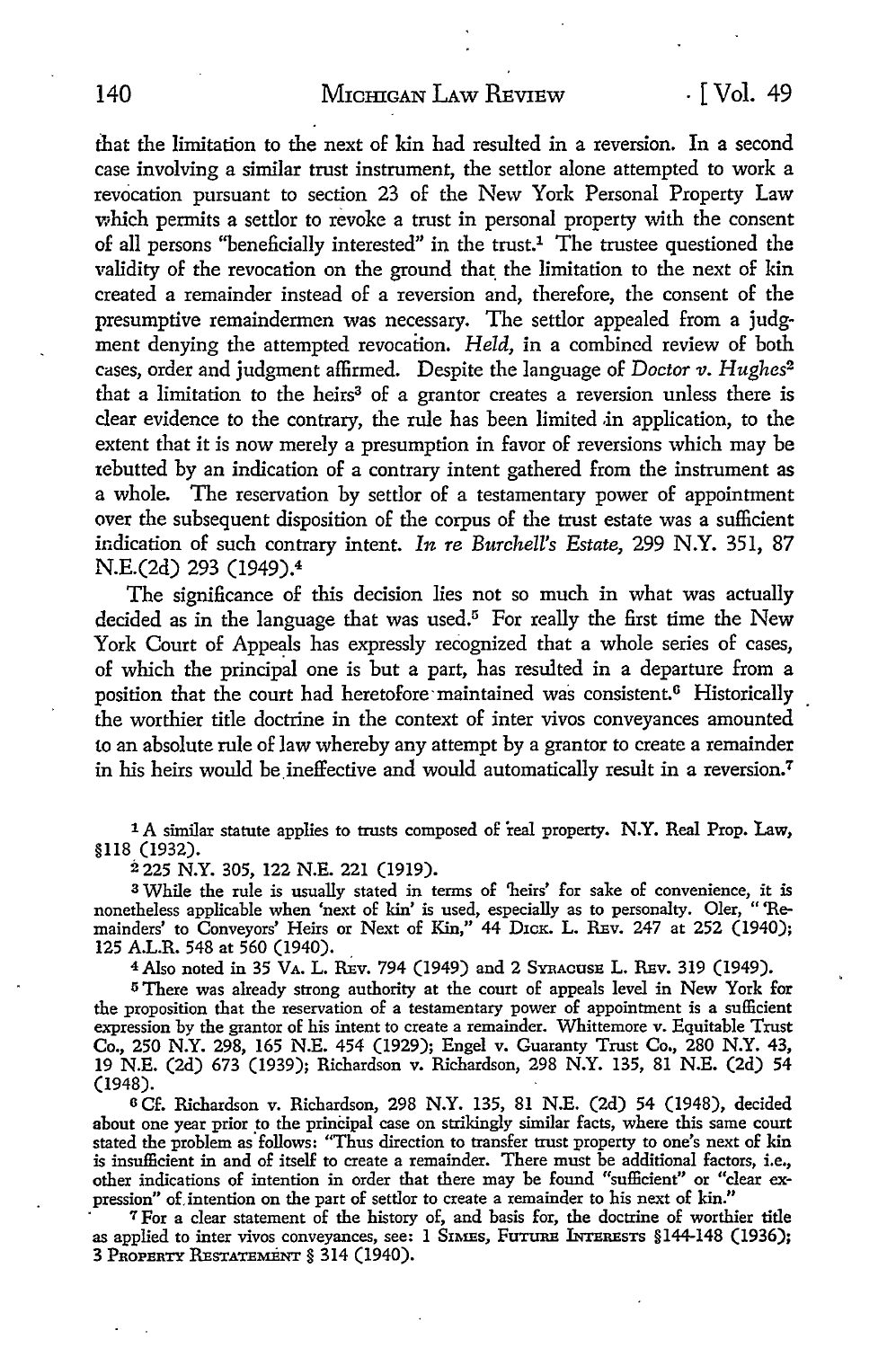But in 1919 Judge Cardozo in writing the opinion of the landmark case of · *Doctor v. Hughes* announced that the ancient rule had survived only to the extent that "to transform into a remainder what would ordinarily be a reversion, intention to work such a transformation must be *clearly expressed."*8. This clear suggestion that the rule was now one of construction instead of law was adopted by the majority of the courts considering the question.<sup>9</sup> However, the decisions in New York since *Doctor v. Hughes*, while espousing the rule announced in that case, have greatly weakened its application by actually holding that the contrary intent need not be clearly expressed but can be gathered from indications in the trust instrument as a whole.10 It is the court's clear and unequivocal recognition of this rejection of Cardozo's language in *Doctor v. Hughes* in favor of the milder position, which makes the principal case important. It can easily be argued that these decisions have done away completely with any kind of effective rule whatsoever.11 Rules of construction are said to operate like rebuttable presumptions and, as such, the number of factors necessary to rebut them varies.12 Whereas *Doctor v. Hughes* adopted a strong presumption, the approach now followed appears to be but a presumption of window dressing proportions. As the conllicting case results point out, the sole reservation of a testamentary power to appoint by will, where the grantor has made a limitation to his heirs, is itself capable of two interpretations when trying to determine if a remainder or a reversion has been created.13 How, then, can it be said that any real presumption exists when an ambiguous factor is allowed to rebut it?<sup>14</sup> In any trust deed something can be found that a court can seize on as pointing one way or the other. While there has been this rejection of any effective presumption in favor of reversions, there is at the same time an unwillingness to give full effect to language limiting an interest to a grantor's heirs by calling it a remainder.<sup>15</sup> By adopting this halfway approach in an admittedly ambiguous

s Emphasis supplied.

<sup>9</sup> For a complete analysis of the various states' holdings on this, see Morris, "The Inter Vivos Branch of the Worthier Title Doctrine," 2 OKLA, L. REV, 133 at 143 (1949); 125 A.L.R. 548 at 555 (1940).

10 Principal case at p. 297: "It is clear from the cases in this State since Doctor  $v$ . Hughes . . . that, despite the language in that opinion . . . , the rule has been less limited in application. . . . The presumption . . . has lost much of its force since Doctor v. Hughes, supra. Evidence of intent need not be overwhelming in order to allow the remainder to stand." See also, 62 HAnv. L. REv. 313 at 314 (1948).

11"... unless some simple, explicit, clear cut rule of construction is adopted ... it is probable that this rule  $\ldots$  will break down from the sheer weight of its own complications and uncertainties." Warren, 2 UNIV. TORONTO L.J. 389 at 392 (1938).

12 SIMES, FUTURE INTERESTS §309 (1936).

13 For a compilation of cases, see Morris, "The Inter Vives Branch of the Worthier Title Doctrine," 2 OKLA. L. REv. 133 at 151 (1949).

14 "... the fact that he has omitted to reserve a power to appoint in any way except by will is some indication that he intended to make his heirs or next of kin beneficiaries of the trust  $\ldots$ ; but it is not of itself sufficient to overcome the inference that he intended to be the sole beneficiary of the trust." 1 TRUST RESTATEMENT. §127 (1935).

15 Principal case at 297.